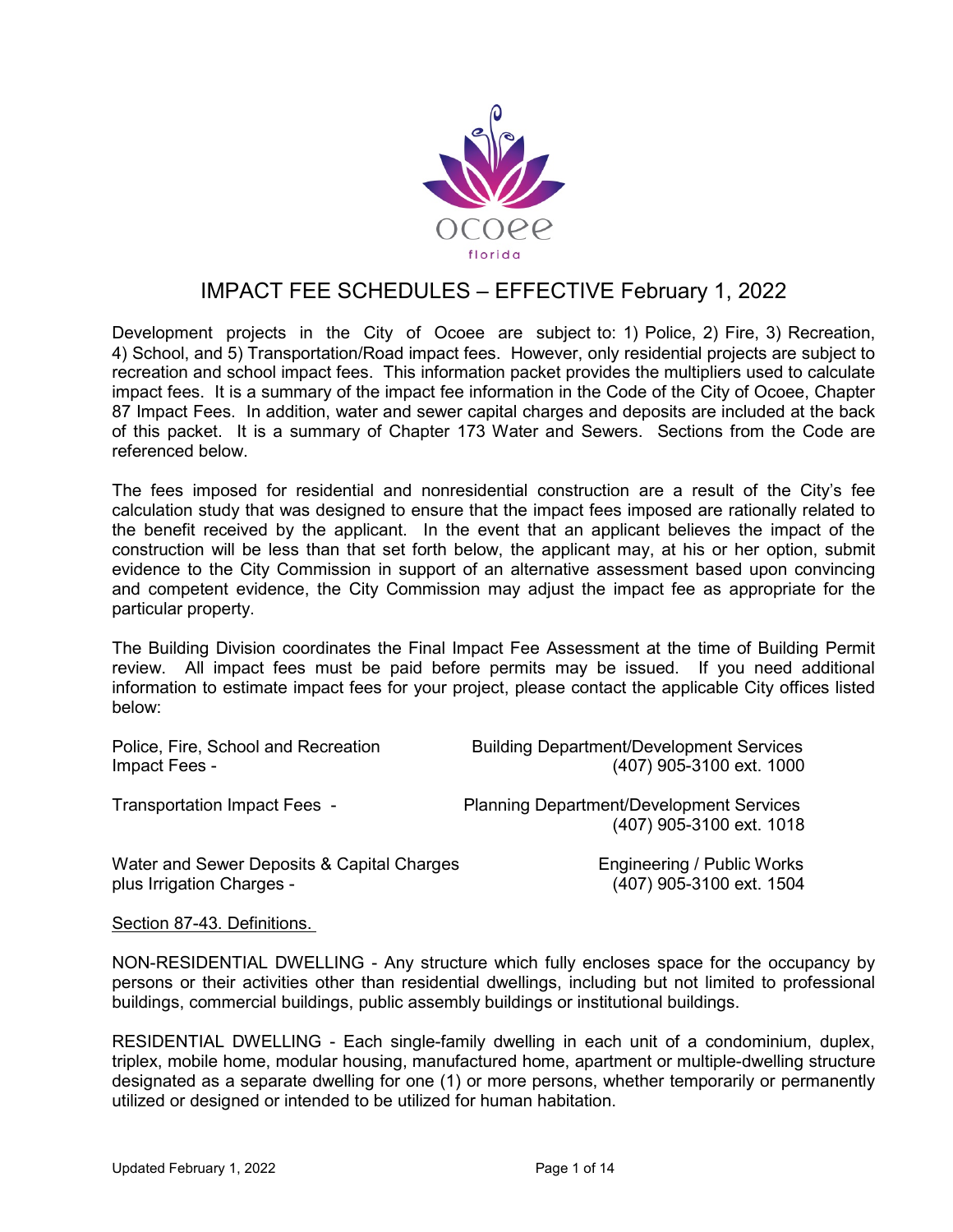## **1) POLICE IMPACT FEE**

#### Section 87-42. Police Fee Schedule.

The following police impact fees are hereby assessed by the City and shall be collected by the City prior to the issuance of the building permit or any other development permit for the construction of any structure to be used for a residential or nonresidential dwelling in each district:

Residential: \$501.04 Nonresidential: \$0.33 (thirty-three cents) per square foot

#### **2) FIRE IMPACT FEE**

#### Section 87-30. Fire Fee Schedule.

The following fire impact fees are hereby assessed by the City and shall be collected by the City prior to issuance of a building permit or any other development permit for the construction of any structure to be used for a residential or nonresidential dwelling.

Residential: \$636.00 Nonresidential: \$0.47 (forty-seven cents) per square foot

**3) RECREATION IMPACT FEE** (Not applicable to Commercial, Office, or Industrial projects.)

Section 87-18. Recreational Park Fee.

A recreational park impact fee in the amount of \$1,560.00 per residential dwelling unit is hereby assessed by the City.

**4) SCHOOL IMPACT FEE** (Not applicable to Commercial, Office, or Industrial projects.)

The City of Ocoee is required to collect School Impact Fees for Orange County Public Schools. The required impact fee must be paid before the residential building permit can be issued.

## **School Impact Fee Schedule**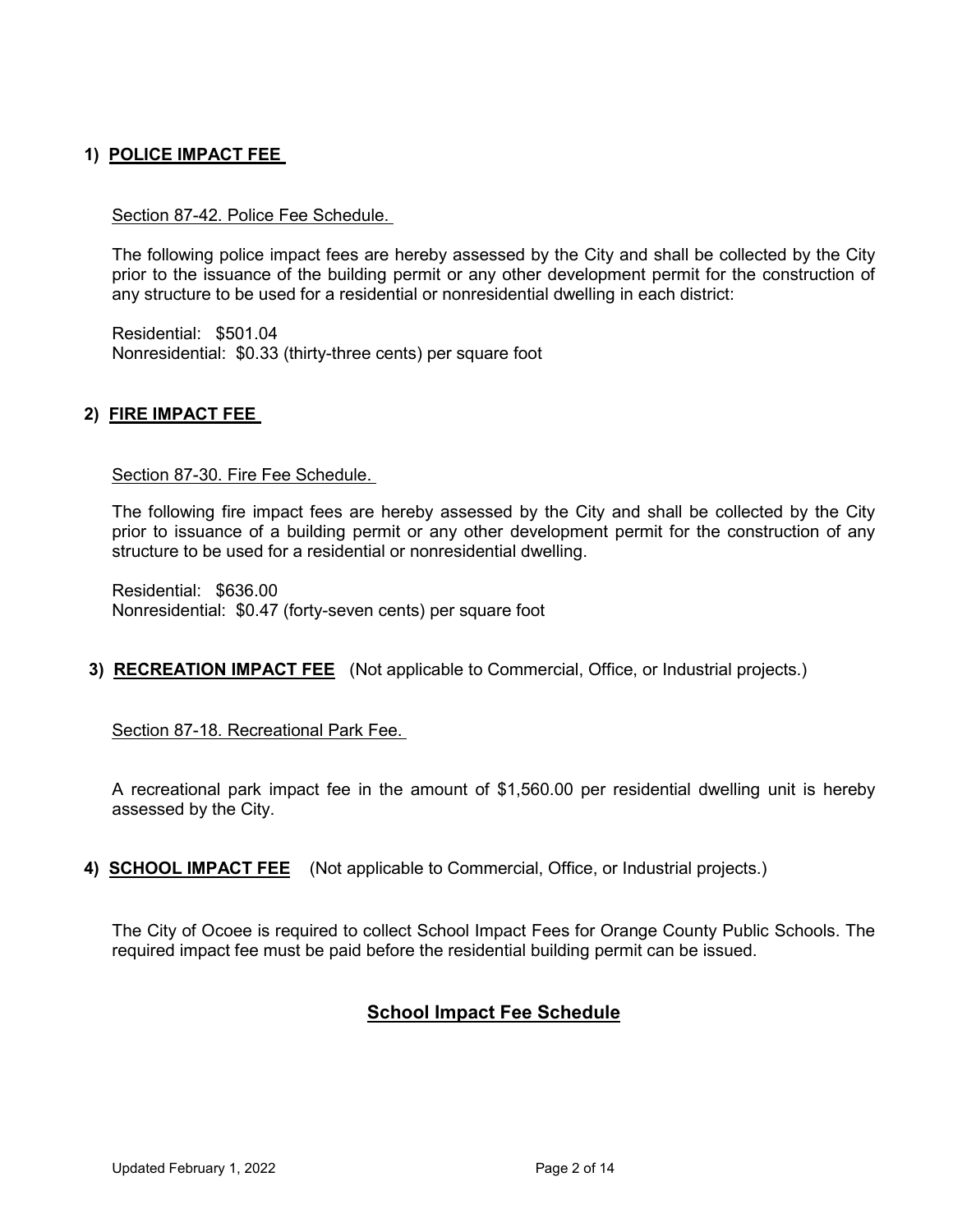| <b>Land Use Type</b>                                      | <b>Annual Increment #1</b><br>and Installment #1<br>October 1, 2021-<br><b>January 31, 2022</b> | <b>Installment #2</b><br>February 1, 2022<br>- May 31, 2022 | <i><b>Installment #3</b></i><br>June 1, 2022 -<br><b>September 30, 2022</b> | Annual<br>Increment #2 and<br><b>Installment #4</b><br>October 1, 2022 |
|-----------------------------------------------------------|-------------------------------------------------------------------------------------------------|-------------------------------------------------------------|-----------------------------------------------------------------------------|------------------------------------------------------------------------|
| <b>Single Family Detached</b>                             |                                                                                                 |                                                             |                                                                             |                                                                        |
| $<$ 2000 sq.ft.*                                          | \$8,806.00                                                                                      | \$8,806.00                                                  | \$8,806.00                                                                  | \$8,829.00                                                             |
| <b>Single Family Detached</b><br>$2,000 - 2,499$ sq. ft.* | \$9,148.00                                                                                      | \$9,148.00                                                  | \$9,148.00                                                                  | \$9,513.00                                                             |
| <b>Single Family Detached</b><br>$2,500 - 2,999$ sq. ft.* | \$9,438.00                                                                                      | \$10,093.00                                                 | \$10,747.00                                                                 | \$11,402.00                                                            |
| <b>Single Family Detached</b><br>$3,000 - 3,999$ sq. ft.* | \$9,591.00                                                                                      | \$10,399.00                                                 | \$11,207.00                                                                 | \$12,015.00                                                            |
| <b>Single Family Detached</b><br>$>= 4,000$ sq. ft.*      | \$9,184.00                                                                                      | \$9,184.00                                                  | \$9,184.00                                                                  | \$9,584.00                                                             |
| Multi-family (High Rise)                                  | \$307.00                                                                                        | \$307.00                                                    | \$307.00                                                                    | \$307.00                                                               |
| Multi-family (Non-High<br>Rise)                           | \$6,335.00                                                                                      | \$6,335.00                                                  | \$6,335.00                                                                  | \$6,751.00                                                             |
| Townhouse                                                 | \$7,398.00                                                                                      | \$7,867.00                                                  | \$8,336.00                                                                  | \$8,805.00                                                             |
| Mobile Home                                               | \$6.849.00                                                                                      | \$7.610.00                                                  | \$8,371.00                                                                  | \$9,132.00                                                             |

\*Square footage shall include the heated/cooled living area.

For your information, a copy of the Orange County Public School Impact Fee Ordinance is available at the City of Ocoee Building Division.

#### **5) TRANSPORTATION/ROAD IMPACT FEE**

Publicly owned and operated buildings (government, public schools, libraries, community centers) are exempt from paying road impact fees. Single-family residential additions are also exempt.

Section 87-14. Schedule of Road Impact Fees.

| <b>Land Use</b>                  | Unit of              | <b>ITE Code</b> | <b>Net Impact Fee</b> |
|----------------------------------|----------------------|-----------------|-----------------------|
|                                  | <b>Measure</b>       |                 |                       |
| <b>Port and Terminal</b>         |                      |                 |                       |
| <b>Intermodal Truck Terminal</b> | $1,000$ sf           | 030             | \$3,529.99            |
| <b>Industrial</b>                |                      |                 |                       |
| General Light Industrial         | $1,000$ sf           | 110             | \$2,496.72            |
| Manufacturing                    | $1,000$ sf           | 140             | \$1,366.71            |
| Warehousing                      | $1,000$ sf           | 150             | \$1,776.32            |
| Mini-warehouse                   | $1,000$ sf           | 151             | \$895.36              |
| <b>Residential</b>               |                      |                 |                       |
| Single Family                    | <b>Dwelling Unit</b> | 210             | \$3,943.71            |
| Apartment                        | <b>Dwelling Unit</b> | 220             | \$2,655.21            |
| Condominium/Townhouse            | <b>Dwelling Unit</b> | 230             | \$2,319.70            |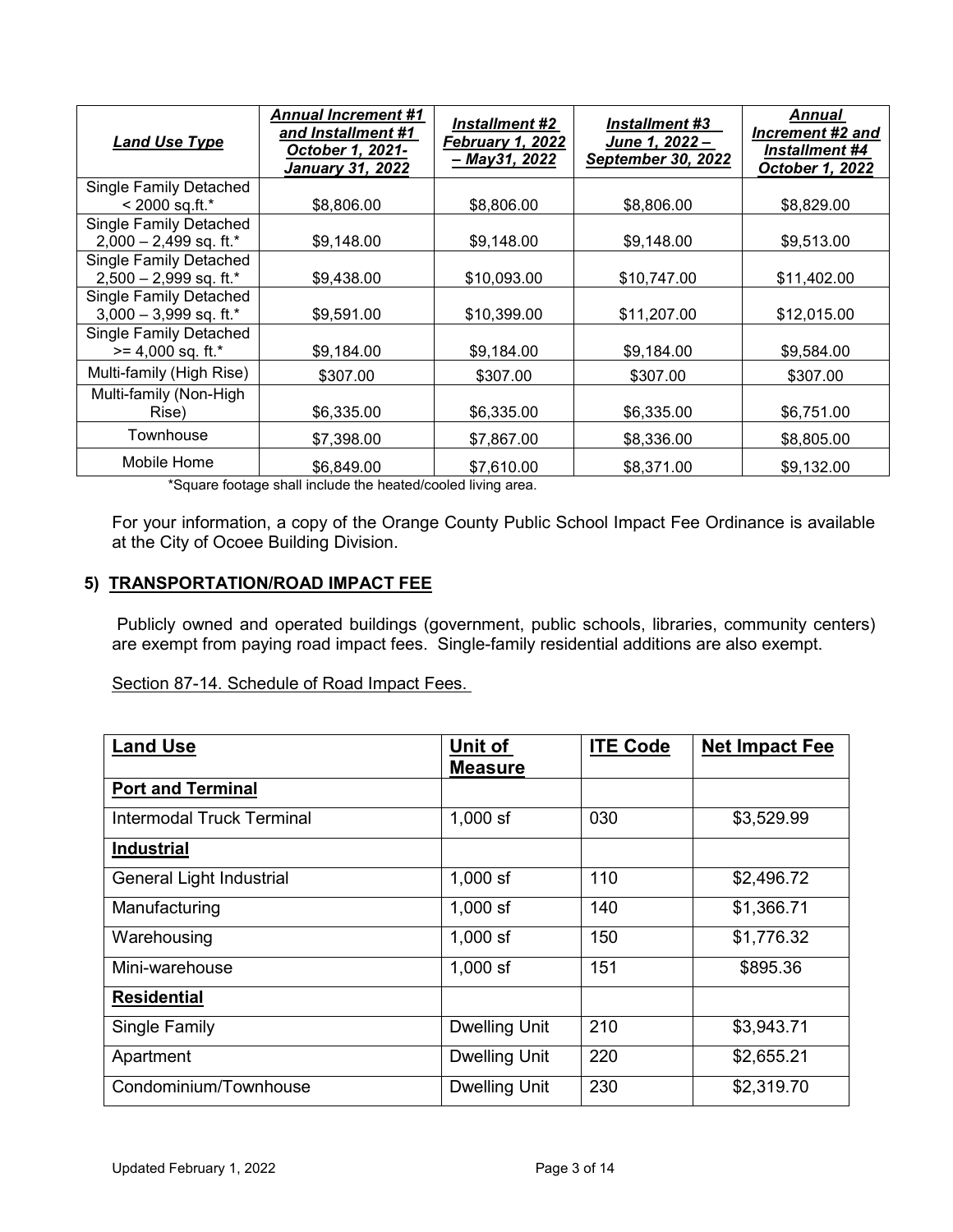| Mobile Home                             | <b>Dwelling Unit</b> | 240 | \$1,827.77  |
|-----------------------------------------|----------------------|-----|-------------|
| <b>Congregate Care Facility</b>         | Occupied DU          | 253 | \$792.44    |
| Lodging                                 |                      |     |             |
| Hotel/Motel                             | Occupied Room        | 310 | \$2,667.56  |
| Recreational                            |                      |     |             |
| <b>Golf Course</b>                      | Per Hole             | 430 | \$16,174.12 |
| Multipurpose Recreational Facility      | $1,000$ sf           | 435 | \$1,385.24  |
| <b>Multiplex Movie Theatre</b>          | $1,000$ sf           | 445 | \$7,226.69  |
| <b>Institutional</b>                    |                      |     |             |
| Place of Worship                        | $1,000$ sf           | 560 | \$3,229.48  |
| Day Care Center                         | $1,000$ sf           | 565 | \$8,323.76  |
| <b>Medical</b>                          |                      |     |             |
| Hospital                                | $1,000$ sf           | 610 | \$4,400.64  |
| <b>Nursing Home</b>                     | 1,000 sf             | 620 | \$584.55    |
| <b>Office</b>                           |                      |     |             |
| Less than 100,000                       | $1,000$ sf           | 710 | \$4,752.62  |
| 100,000 to 200,000                      | $1,000$ sf           | 710 | \$3,657.59  |
| Greater than 200,000                    | $1,000$ sf           | 710 | \$3,241.82  |
| <b>Medical/Dental Office</b>            | 1,000 sf             | 720 | \$11,493.54 |
| <b>Business Park</b>                    | $1,000$ sf           | 770 | \$3,814.03  |
| <b>Retail</b>                           |                      |     |             |
| Shopping Center: Less than 50,000       | 1,000 sf GLA         | 820 | \$6,942.65  |
| Shopping Center: 50,000 to 99,999       | 1,000 sf GLA         | 820 | \$4,598.24  |
| Shopping Center: 100,000 to 199,999     | 1,000 sf GLA         | 820 | \$4,847.30  |
| Shopping Center: 200,000 to 299,999     | 1,000 sf GLA         | 820 | \$5,429.79  |
| Shopping Center: 300,000 to 399,999     | 1,000 sf GLA         | 820 | \$5,530.65  |
| Shopping Center: 400,000 to 499,999     | 1,000 sf GLA         | 820 | \$5,503.90  |
| Shopping Center: 500,000 to 999,999     | 1,000 sf GLA         | 820 | \$6,026.70  |
| Shopping Center: 1,000,000 to 1,250,000 | 1,000 sf GLA         | 820 | \$6,255.17  |
| Shopping Center: Greater than 1,250,000 | 1,000 sf GLA         | 820 | \$6,026.70  |
| <b>Automobile Sales</b>                 | $1,000$ sf           | 841 | \$7,963.57  |
| Supermarket                             | $1,000$ sf           | 850 | \$15,791.28 |
| Convenience Store (open 24 hours)       | $1,000$ sf           | 851 | \$34,762.63 |
| Pharmacy/Drugstore w/drive-thru window  | $1,000$ sf           | 881 | \$8,700.43  |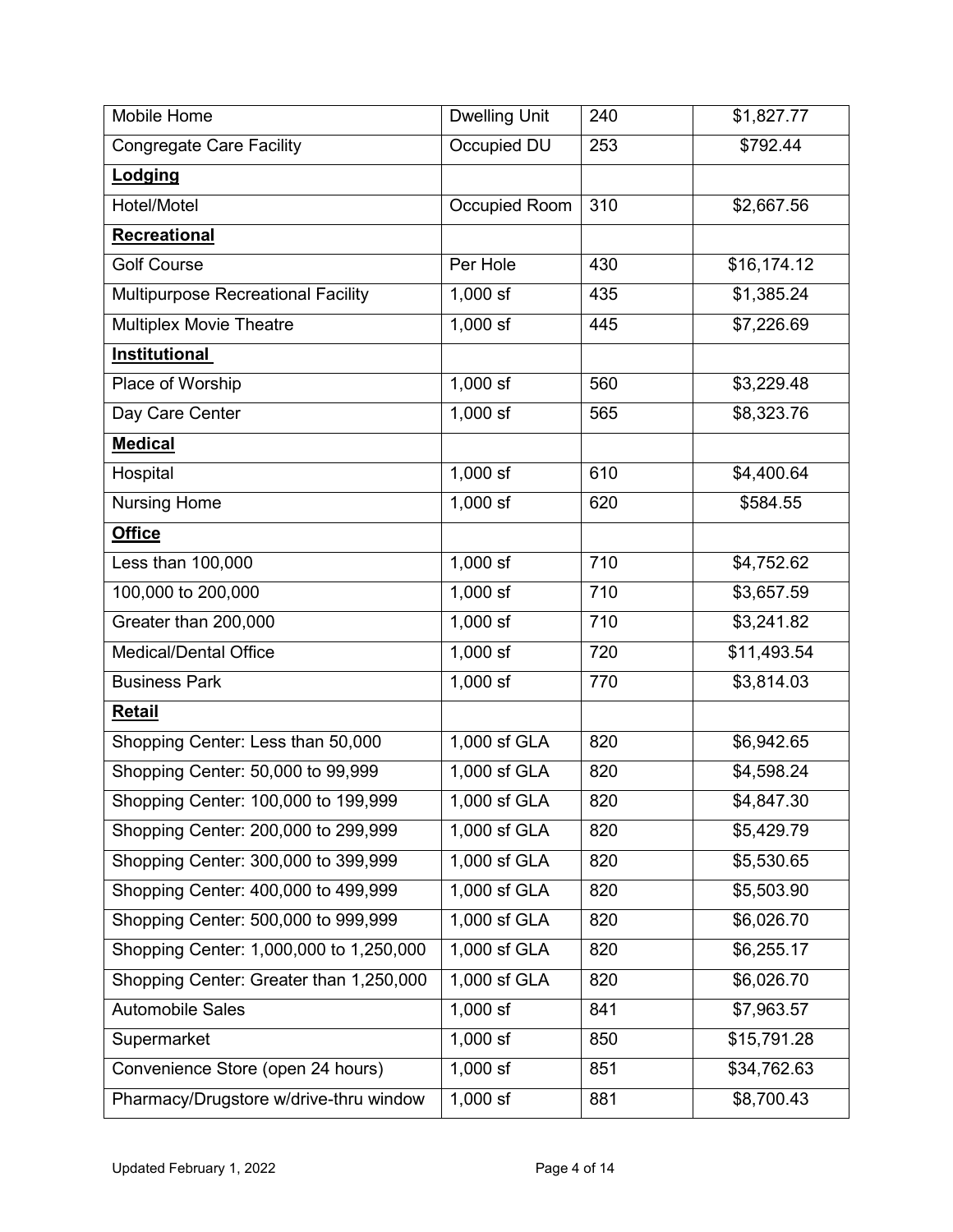| <b>Services</b>                                                       |                  |     |             |
|-----------------------------------------------------------------------|------------------|-----|-------------|
| Drive-in Bank                                                         | $1,000$ sf       | 912 | \$9,608.15  |
| <b>Restaurant, Quality</b>                                            | $1,000$ sf       | 931 | \$14,027.32 |
| Restaurant, High Turnover (sit-down)                                  | $1,000$ sf       | 932 | \$15,978.59 |
| Restaurant, Fast Food                                                 | $1,000$ sf       | 934 | \$23,155.88 |
| Automobile Care Center                                                | $1,000$ sf       | 942 | \$3,480.58  |
| Gasoline Station (8 VFP)                                              | Fueling position | 944 | \$7,521.03  |
| <b>Gasoline Station w/Convenience Market</b><br>and Car Wash (12 VFP) | Fueling position | 946 | \$14,685.97 |
| Self-Service Car Wash                                                 | Per Stall        | 947 | \$4,308.02  |

Section 87-5. Road Impact Fee - Alternative fee calculation.

- A. In the event that an applicant believes the impact of his new building on the roadway network will be less than that derived utilizing the Schedule of Fees in § 87-14, the applicant may submit an alternative road impact fee calculation to the Development Review Committee. The Development Review Committee shall review the data, information and assumptions used by the applicant as part of the alternative road impact fee calculation methodology to determine whether the requirements of this section are satisfied, if the Development Review Committee finds that the requirements of this section are satisfied, it shalI review the results of the study and determine the applicant's alternative road impact fee for recommendation to the City Commission. If the Development Review Committee finds the requirements of this section are not satisfied, it shall recommend to the City Commission the Road Impact Fee Schedule set forth in § 87-14 for the applicant. The decision of the City Commission as to the use of an alternative road impact fee or the Road Impact Fee Schedule shall be final and binding on the applicant.
- B. The alternative road impact fee calculations shall be based on data, information or assumptions contained in the City of Ocoee Transportation Impact Fee Update, dated November 1998 and shall be compatible with assumptions used for development of a standards-driven impact fee calculation, provided that:
	- (1) The independent source is an accepted standard source of transportation engineering or planning data;
	- (2) The independent source is a local study carried out by a qualified traffic planner possessing membership in the American Institute of Certified Planners or a professional engineer licensed by the State of Florida pursuant to an accepted methodology of transportation planning or engineering; or
	- (3) If a prior applicant submitted during a prior approval process a traffic impact study consistent with the criteria required by this section and if that study is determined by the Development Review Committee to still be valid, the traffic impacts of the new building shall be presumed to be as described in such prior study. There shall be a rebuttable presumption that a traffic impact study which is more than two years old is invalid.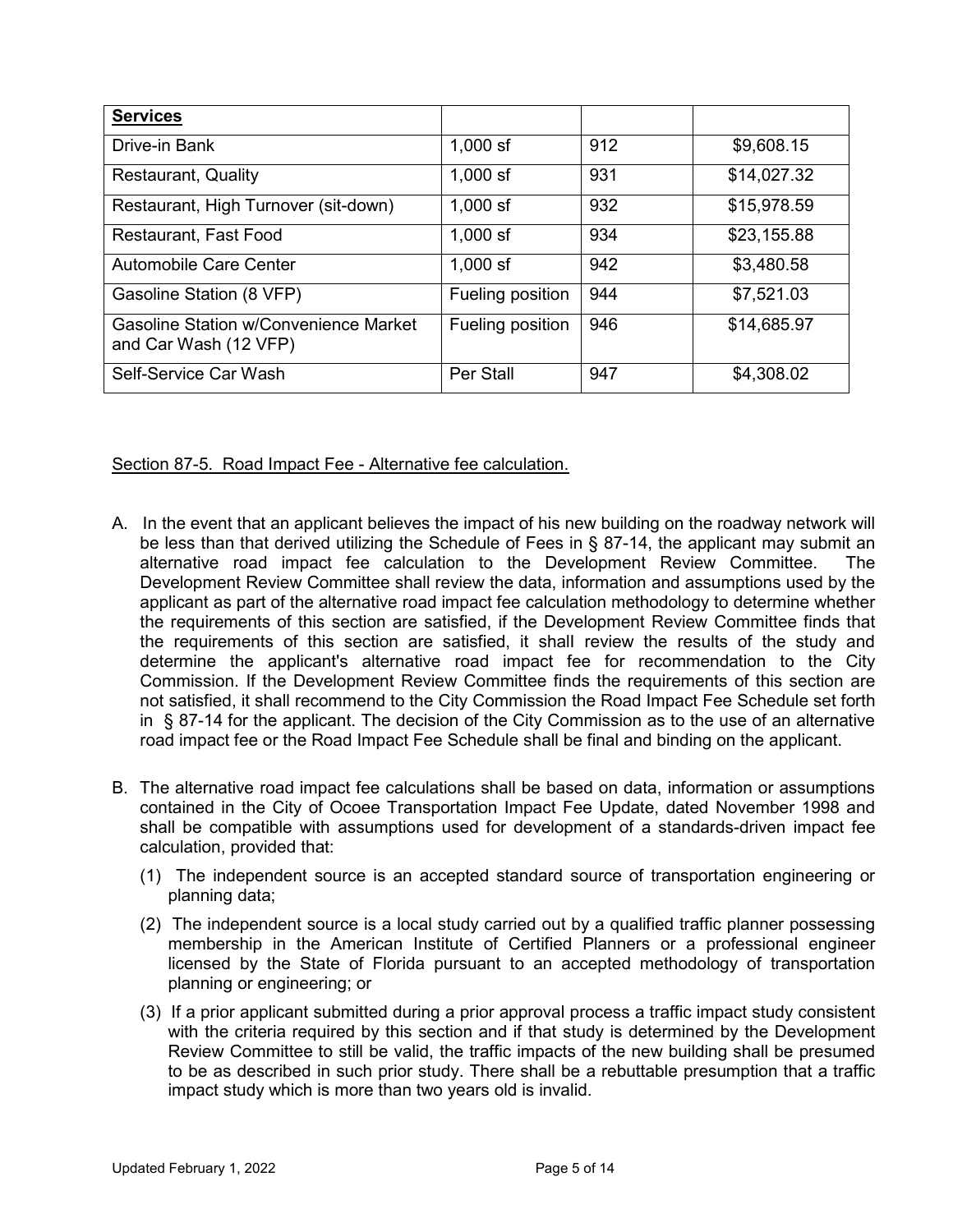- C. The trip length, diversion and capture factor used in the alternative road impact fee calculation shall be based on actual surveys conducted In the City of Ocoee or Orange County or based on professional studies, including commonly used references. For the purposes of the alternative road impact fee calculation, the diversion and capture factor shall be the percentage of average daily trips that a proposed use will generate that constitute new or additional trips added to roadways identified within the Ocoee Transportation Master Plan. Those trips that do not represent additional trip ends shall not be counted as new or additional trips.
- D. The new building shall be presumed to generate the maximum number of average daily trips to be generated by the most intensive use permitted under the applicable land development regulations, such as the Comprehensive Plan or zoning regulations, or under applicable deed or plat restrictions.
- E. The cost of the city review of the alternative road impact fee calculation shall be paid by the applicant. Upon submittal of the alternative road impact fee calculation by the applicant, the city shall collect a flat fee of \$500 and a review deposit of \$1,000 from the applicant. Section 1-12 of Article I of the Land Development Code (Chapter 180 of the Code of Ordinances of the City), as it may from time to time be amended, shall be followed when collecting review fees and deposits under this section.

## **WATER & SEWER CAPITAL CHARGES & DEPOSITS**

## **Section 173-11. Water Capital Charges.**

A water capital charge is hereby established at \$2,408.00 (two thousand, four hundred and eight dollars) per equivalent residential unit (ERU). Those persons, corporations or entities who or which have entered into an agreement with the city providing credits against the water connection fee shall be exempt from paying this water capital charge.

For the purpose of calculating and imposing the water capital charge, the ERU factor for any particular connection shall be calculated and imposed in the manner provided as follows:

| <b>ESTABLISHMENT</b>                               | Unit     | <b>ERU</b><br><b>Factor</b> |
|----------------------------------------------------|----------|-----------------------------|
| <b>RESIDENTIAL PROJECTS</b>                        |          |                             |
| Duplex (1-2 Bedrooms)                              | Per Unit | 0.833                       |
| Duplex (3 or more Bedrooms)                        | Per Unit | 1.000                       |
| Mobile Home (1-2 Bedrooms)                         | Per Unit | 0.667                       |
| Mobile Home (3 or more bedrooms)                   | Per Unit | 0.833                       |
| Multifamily, Efficiency (Less than 500 sf)         | Per Unit | 0.500                       |
| Multifamily (1 bedroom units) (See Note 9)         | Per Unit | 0.583                       |
| Multifamily (2 bedroom units) (See Note 9)         | Per Unit | 0.833                       |
| Multifamily (3 or more bedroom units) (See Note 9) | Per Unit | 1.000                       |
| <b>Single Family Residence</b>                     | Per Unit | 1.000                       |
|                                                    |          |                             |
| <b>NON-RESIDENTIAL PROJECTS</b>                    |          |                             |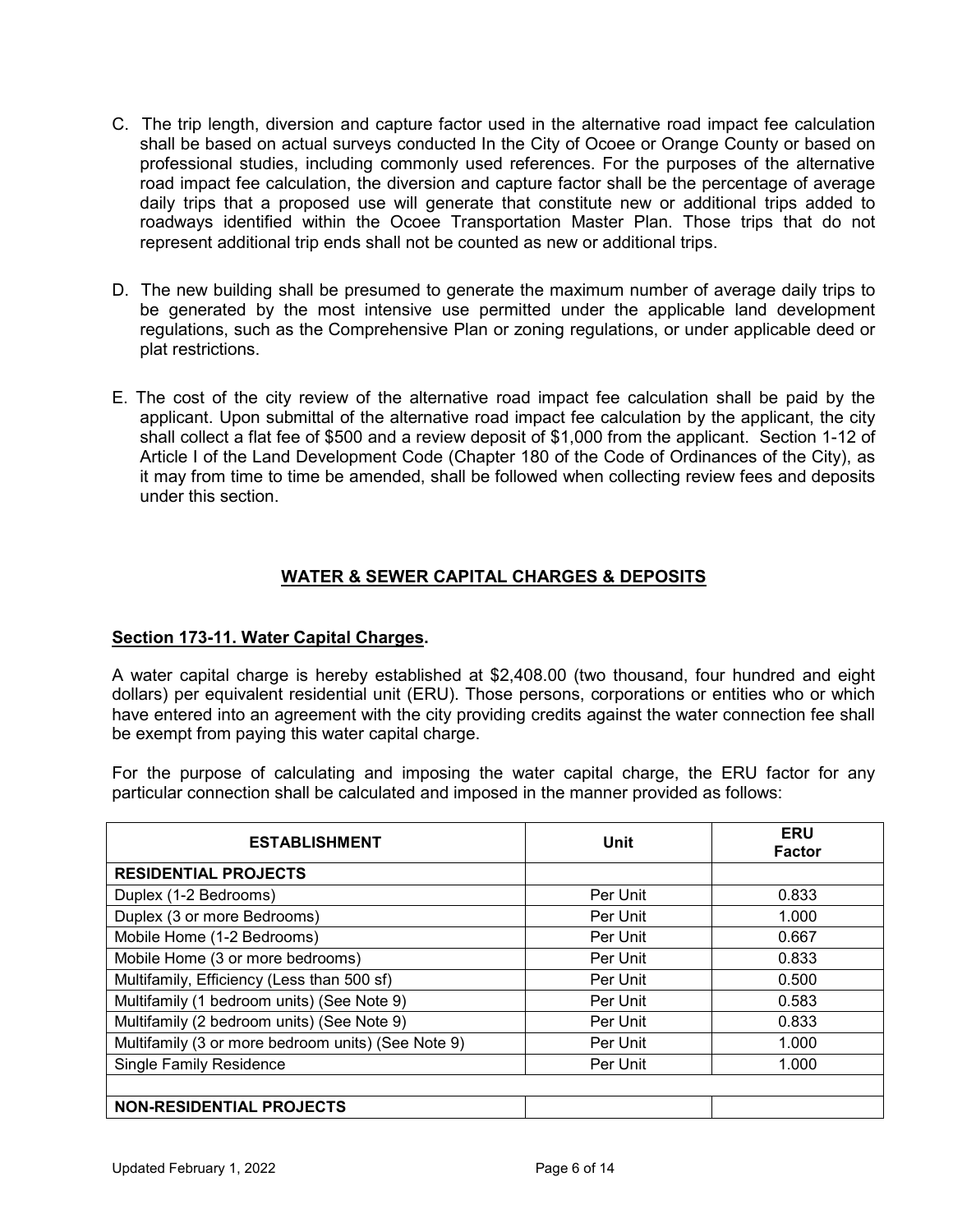| <b>Animal Kennels</b>                                                                                                                                                    | Per Kennel Run       | 0.160              |
|--------------------------------------------------------------------------------------------------------------------------------------------------------------------------|----------------------|--------------------|
| Auditorium                                                                                                                                                               | Per Seat             | 0.017              |
| Automotive Repair & Maintenance                                                                                                                                          | Per Repair Bay       | 0.250              |
| <b>Bar/Cocktail Lounge</b>                                                                                                                                               | Per Seat             | 0.067              |
| Barber/Beauty Shop                                                                                                                                                       | Per Operator Station | 0.300              |
| <b>Bowling Alley</b>                                                                                                                                                     | Per Lane             | 0.330              |
| Church                                                                                                                                                                   | Per Seat             | 0.017              |
| Convenience Store (No Gas Pumps)                                                                                                                                         | By FU                | See FU Table Below |
| <b>Dentist Office</b>                                                                                                                                                    | Per Dentist          | 0.833              |
| <b>Extended Care Facilities</b>                                                                                                                                          | Per Efficiency       | 0.500              |
| Hospital                                                                                                                                                                 | Per Bed              | 0.833              |
| Hotel / Motel (See Note 1)                                                                                                                                               | Per Room             | 0.500              |
| Hotel / Motel Suites, 1 Bedroom (See Note 1)                                                                                                                             | Per Unit             | 0.583              |
| Hotel / Motel Suites, 2 Bedrooms (See Note 1)                                                                                                                            | Per Unit             | 0.833              |
| Hotel / Motel Suites, 3 or more Bedrooms (See Note 1)                                                                                                                    | Per Unit             | 1.000              |
| Industrial Buildings (See Note 2) with showers                                                                                                                           | Per Employee         | 0.117              |
| Industrial Buildings (See Note 2) without showers                                                                                                                        | Per Employee         | 0.050              |
| Landscape Irrigation                                                                                                                                                     | Per 1,000 SF         | 0.125              |
| Laundry, Self Service                                                                                                                                                    | Per Machine          | 1.333              |
| Medical Office (formerly: Doctor's Office)                                                                                                                               | Per Doctor           | 0.833              |
| <b>ESTABLISHMENT</b>                                                                                                                                                     | <b>Unit</b>          | <b>ERU</b>         |
|                                                                                                                                                                          |                      | <b>Factor</b>      |
| Meeting & Banquet Rooms                                                                                                                                                  | Per Seat             | 0.017              |
| <b>Nursing Home</b>                                                                                                                                                      | Per Bed              | 0.417              |
| Office Building (See Note 3)                                                                                                                                             | Per 1,000 SF, gross  | 0.334              |
| Restaurant (Cafeteria), Full Service                                                                                                                                     | Per Seat             | 0.100              |
| Restaurant, 24 hour                                                                                                                                                      | Per Seat             | 0.167              |
| Restaurant, Fast Food                                                                                                                                                    | Per Seat             | 0.050              |
| <b>Retail Spaces</b>                                                                                                                                                     | By FU                | See FU Table Below |
| Schools, Elementary & Nursery                                                                                                                                            | Per Student          | 0.025              |
| Schools, Middle & High                                                                                                                                                   | Per Student          | 0.067              |
| Self Service Gas Station (See Note 5)                                                                                                                                    | Per Toilet Room      | 1.000              |
| Service Station (See Note 6)                                                                                                                                             | Per Toilet Room      | 1.000              |
| Service Station (See Note 6)                                                                                                                                             | Per Service Bay      | 1.000              |
| Service Station (See Note 6)                                                                                                                                             | Per Wash Bay         | 3.200              |
| Theater                                                                                                                                                                  | Per Seat             | 0.010              |
| Theater (Dinner)                                                                                                                                                         | Per Seat             | 0.067              |
| Trailer Park (overnight)                                                                                                                                                 | Per Space            | 0.333              |
| Warehouse Space (See Note 4)                                                                                                                                             | By FU                | See FU Table Below |
| <b>NOTES</b>                                                                                                                                                             |                      |                    |
| 1. Hotels and motels: add food service, banquet & meeting rooms, and self service laundries.                                                                             |                      |                    |
| 2. Add food service; does not include industrial waste flows which are calculated on Fixture Unit (FU) basis.<br>3. Office buildings: add food service and retail space. |                      |                    |

4. Warehouses: add office space, food service, and retail space.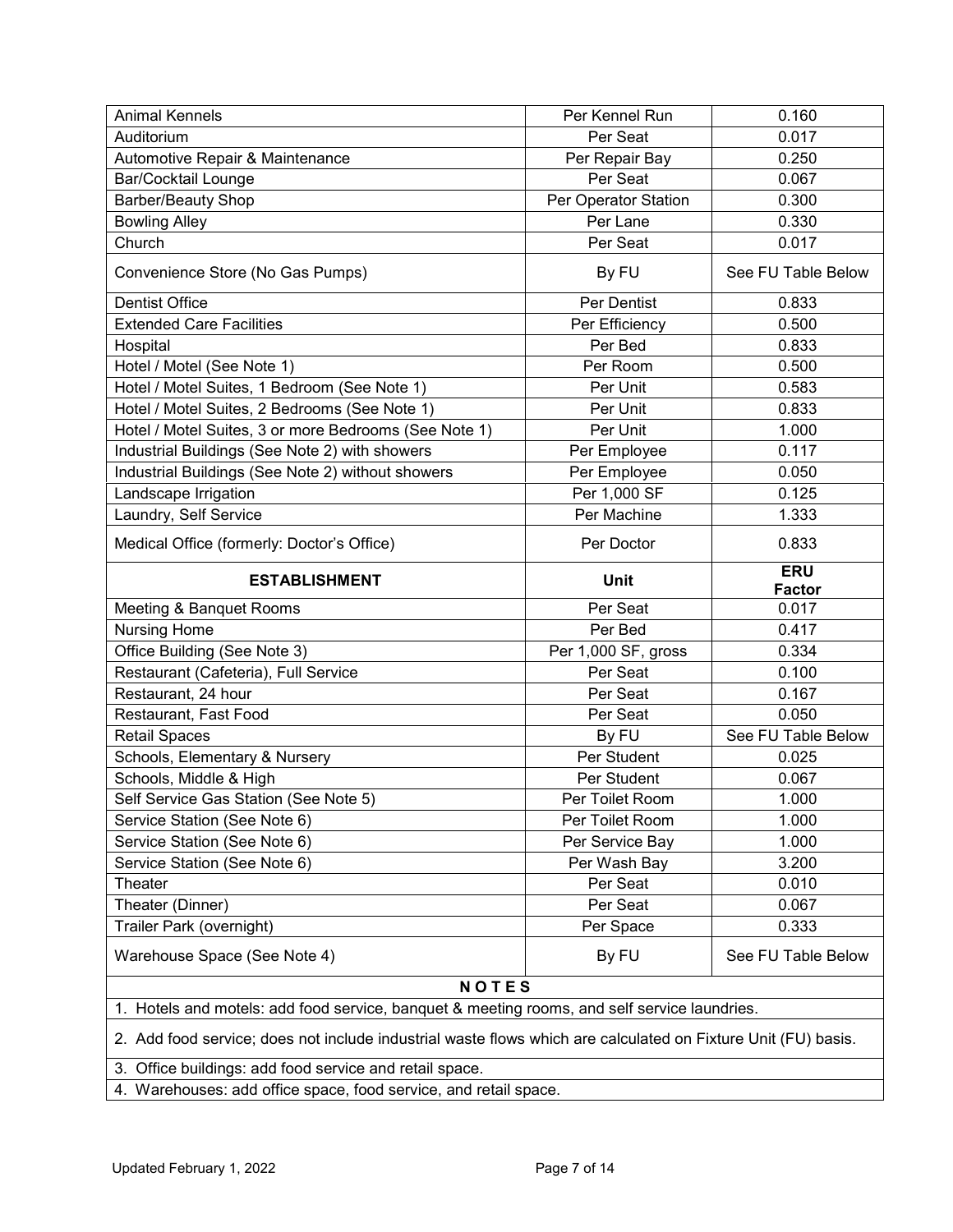5. Self service gas stations: add Fixture Units (FU).

6. Service (gasoline) Stations: add the total of ERU factors for all service bays, wash bays (not recycled) and toilet rooms. Automatically recycled vehicle washing systems require a professional engineer's signed and sealed estimate of capacity usage.

7. See Fixture Unit (FU) calculations on FU Table below.

8. Ocoee requires a minimum of 1.000 ERU per each separate commercial establishment.

9. Multi-family projects based on units only; no additional capital charges for laundries, pool, or management offices.

| <b>FIXTURE UNITS (FU) TABLE</b>                                |                                 |           |                             |
|----------------------------------------------------------------|---------------------------------|-----------|-----------------------------|
| <b>Type of Fixture</b>                                         |                                 | <b>FU</b> | <b>ERU</b><br><b>Factor</b> |
| <b>NON-RESIDENTIAL PROJECTS</b>                                |                                 |           |                             |
| Drains, condensate                                             |                                 | 1.0       | 0.083                       |
| Drains, floor & fixtures not listed:                           | 1-1/4-inch trap                 | 1.0       | 0.083                       |
| Drains, floor & fixtures not listed:                           | 1-1/2-inch trap                 | 2.0       | 0.167                       |
| Drains, floor & fixtures not listed:                           | 2-inch trap                     | 3.0       | 0.250                       |
| Drains, floor & fixtures not listed                            | 2-1/2-inch trap                 | 4.0       | 0.333                       |
| Drains, floor & fixtures not listed:                           | 3-inch trap                     | 5.0       | 0.417                       |
| Drains, floor & fixtures not listed:                           | 4-inch trap                     | 6.0       | 0.500                       |
| <b>Drinking Fountain</b>                                       |                                 | 0.5       | 0.042                       |
|                                                                | <b>FIXTURE UNITS (FU) TABLE</b> |           |                             |
| <b>Type of Fixture</b>                                         |                                 | FU        | <b>ERU</b><br>Factor        |
| Laundry Tray                                                   |                                 | 2.0       | 0.167                       |
| Lavatory, large drain (greater than 1-1/4-inch trap)           |                                 | 2.0       | 0.167                       |
| Lavatory, small drain (1-1/4-inch trap)                        |                                 | 1.0       | 0.083                       |
| Showers (per head)                                             |                                 | 3.0       | 0.250                       |
| Sink, combination (food service)                               |                                 | 3.0       | 0.250                       |
| Sink, combination (garbage grinder)                            |                                 | 4.0       | 0.333                       |
| Sink, compartmented (2)                                        |                                 | 3.0       | 0.250                       |
| Sink, compartmented (3)                                        |                                 | 4.0       | 0.333                       |
| Sink, flushing rim                                             |                                 | 8.0       | 0.667                       |
| Sink, service (mop/janitor)                                    |                                 | 3.0       | 0.250                       |
| Sink, service ("p" trap) (Hand)                                |                                 | 2.0       | 0.167                       |
| Sink, (pot, scullery, etc.)                                    |                                 | 4.0       | 0.333                       |
| Urinal                                                         |                                 | 4.0       | 0.333                       |
| Washing Machine (Non-coin laundry) by drain size above         |                                 | Varies    | Varies                      |
| Water Closet, public                                           |                                 | 6.0       | 0.500                       |
|                                                                |                                 |           |                             |
| <b>RESIDENTIAL PROJECTS</b> (requiring larger than 5/8" meter) |                                 |           |                             |
| Bathroom Group (water closet, lavatory, bathtub/shower)        |                                 | 6.0       | 0.500                       |
| Bath, Half                                                     |                                 | 4.0       | 0.333                       |
| Dishwasher                                                     |                                 | 2.0       | 0.167                       |
| Drains (by drain size above)                                   |                                 | Varies    | Varies                      |
| Lavatory                                                       |                                 | 4.0       | 0.333                       |
| <b>Shower Stall</b>                                            |                                 | 3.0       | 0.250                       |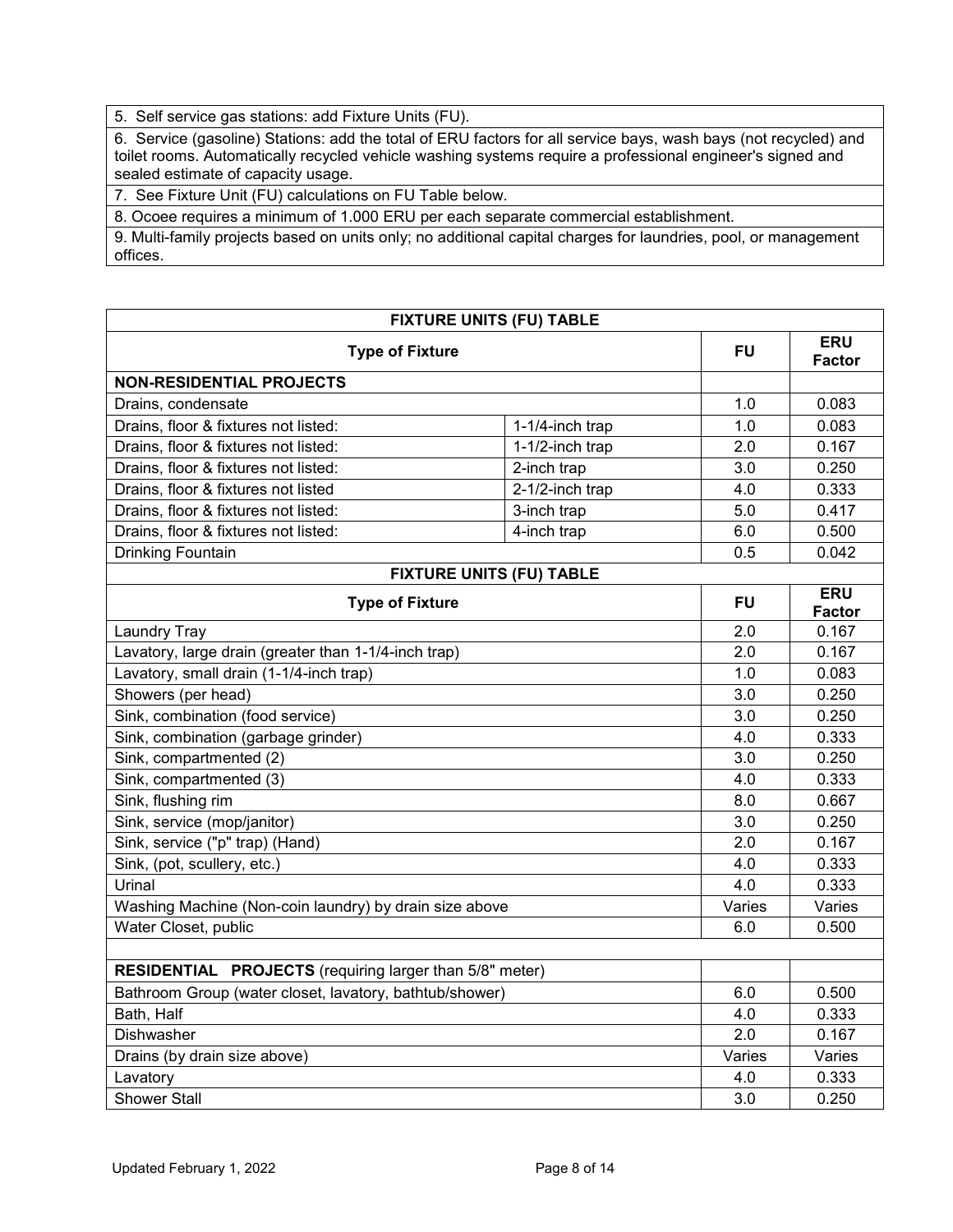| Sink, kitchen                                                                                                                      | 2.0    | 0.167  |  |
|------------------------------------------------------------------------------------------------------------------------------------|--------|--------|--|
| Sink, kitchen (garbage grinder/dishwasher)                                                                                         | 3.0    | 0.250  |  |
| Sink, laundry                                                                                                                      | 2.0    | 0.167  |  |
| Washer, clothes (by drain size, above)                                                                                             | Varies | Varies |  |
| <b>NOTES</b>                                                                                                                       |        |        |  |
| 1. Continuous and semi-continuous flows (pumps, air conditioning systems, etc.) are 2.0 FU per gallon per<br>minute (gpm) of flow. |        |        |  |

## **Section 173-28. Sewer Capital Charges.**

A sewer capital charge is hereby established at \$7,143.00 (seven thousand, one hundred and fortythree dollars) per ERU. Those persons, corporations or entities who or which have previously prepaid the existing sewer capacity charges or who prepaid sewer capacity charges to Prima Vista Utility Company, Inc. (PVU), which were transferred from PVU to the city pursuant to the agreement between PVU and the city dated December 3, 1987, shall be exempt from paying this sewer capital charge.

For the purpose of calculating and imposing the sewer capital charge, the ERU factor for any particular connection shall be calculated and imposed in the manner provided as follows:

| <b>ESTABLISHMENT</b>                               | <b>Unit</b>    | <b>Factor</b> |
|----------------------------------------------------|----------------|---------------|
| <b>RESIDENTIAL PROJECTS</b>                        |                |               |
| Duplex (1-2 Bedrooms)                              | Per Unit       | 0.833         |
| Duplex (3 or more Bedrooms)                        | Per Unit       | 1.000         |
| Mobile Home (1-2 Bedrooms)                         | Per Unit       | 0.667         |
| Mobile Home (3 or more bedrooms)                   | Per Unit       | 0.833         |
| Multifamily, Efficiency (Less than 500 sf)         | Per Unit       | 0.500         |
| Multifamily (1 bedroom units) (See Note 9)         | Per Unit       | 0.583         |
| Multifamily (2 bedroom units) (See Note 9)         | Per Unit       | 0.833         |
| Multifamily (3 or more bedroom units) (See Note 9) | Per Unit       | 1.000         |
| <b>Single Family Residence</b>                     | Per Unit       | 1.000         |
|                                                    |                |               |
| <b>NON-RESIDENTIAL PROJECTS</b>                    |                |               |
| Animal Kennels                                     | Per Kennel Run | 0.160         |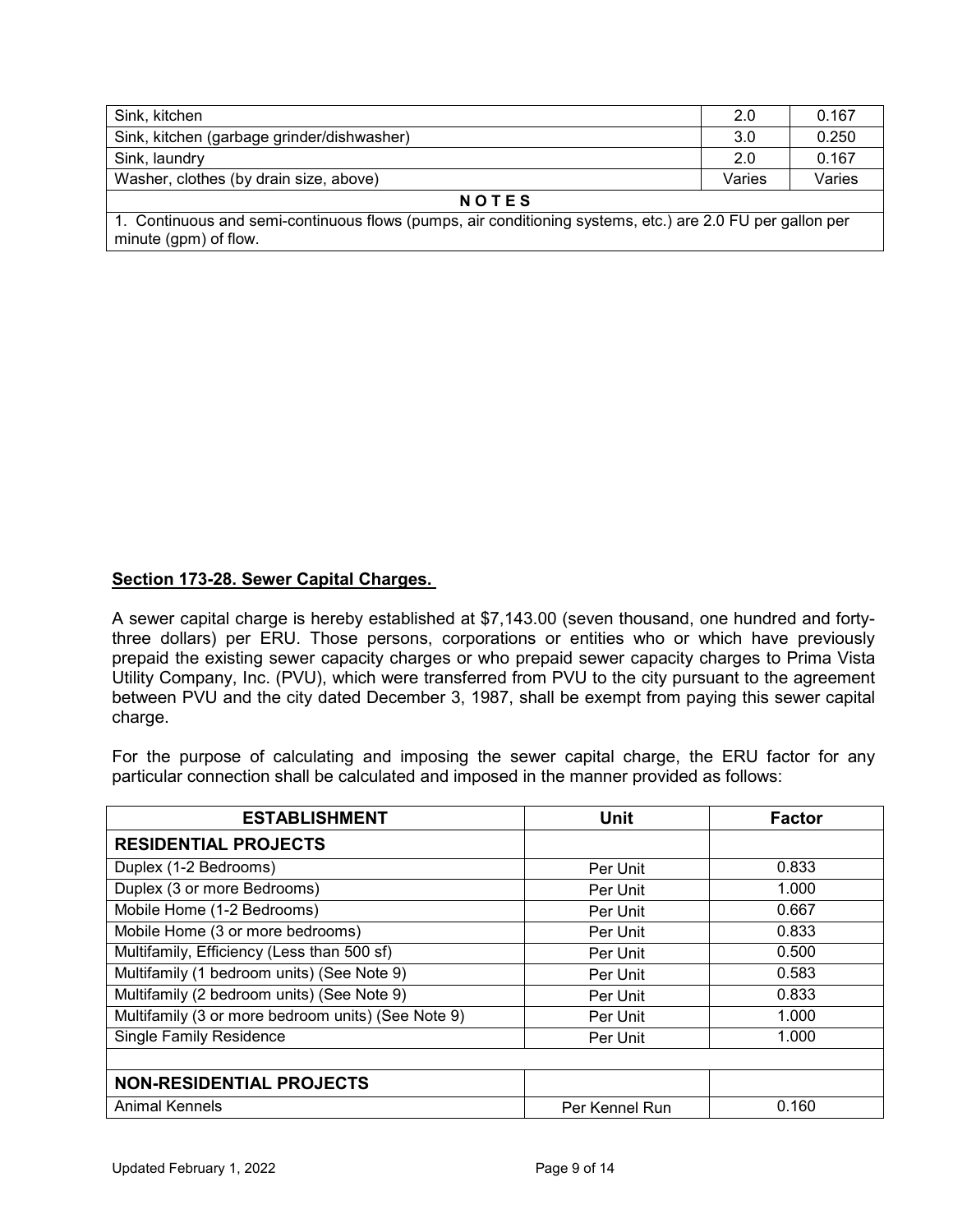| Auditorium                                                                                                    | Per Seat             | 0.017              |  |
|---------------------------------------------------------------------------------------------------------------|----------------------|--------------------|--|
| Automotive Repair & Maintenance                                                                               | Per Repair Bay       | 0.250              |  |
| Bar / Cocktail Lounge                                                                                         | Per Seat             | 0.067              |  |
| <b>Barber/Beauty Shop</b>                                                                                     | Per Operator Station | 0.300              |  |
| <b>Bowling Alley</b>                                                                                          | Per Lane             | 0.330              |  |
| Church                                                                                                        | Per Seat             | 0.017              |  |
| Convenience Store (No Gas Pumps)                                                                              | By FU                | See FU Table Below |  |
| <b>Dentist Office</b>                                                                                         | Per Dentist          | 0.833              |  |
| <b>Extended Care Facilities</b>                                                                               | Per Efficiency       | 0.500              |  |
| Hospital                                                                                                      | Per Bed              | 0.833              |  |
| Hotel/Motel (See Note 1)                                                                                      | Per Room             | 0.500              |  |
| Hotel/Motel Suites, 1 Bedroom (See Note 1)                                                                    | Per Unit             | 0.583              |  |
| Hotel/Motel Suites, 2 Bedrooms(See Note 1)                                                                    | Per Unit             | 0.833              |  |
| Hotel/Motel Suites, 3 or more Bedrooms (See Note 1)                                                           | Per Unit             | 1.000              |  |
| Industrial Buildings (See Note 2) with showers                                                                | Per Employee         | 0.117              |  |
| Industrial Buildings (See Note 2) without showers                                                             | Per Employee         | 0.050              |  |
| Landscape Irrigation                                                                                          | Per 1,000 SF         | 0.125              |  |
| Laundry, Self Service                                                                                         | Per Machine          | 1.333              |  |
| Medical Office (formerly: Doctor's Office)                                                                    | Per Doctor           | 0.833              |  |
| Meeting & Banquet Rooms                                                                                       | Per Seat             | 0.017              |  |
| Nursing Home                                                                                                  | Per Bed              | 0.417              |  |
| <b>ESTABLISHMENT</b>                                                                                          | <b>Unit</b>          | <b>Factor</b>      |  |
| Office Building (See Note 3)                                                                                  | Per 1,000 SF, gross  | 0.334              |  |
| Restaurant (Cafeteria), Full Service                                                                          | Per Seat             | 0.100              |  |
| Restaurant, 24 hour                                                                                           | Per Seat             | 0.167              |  |
| Restaurant, Fast Food                                                                                         | Per Seat             | 0.050              |  |
| <b>Retail Spaces</b>                                                                                          | By FU                | See FU Table Below |  |
| Schools, Elementary & Nursery                                                                                 | Per Student          | 0.025              |  |
| Schools, Middle & High                                                                                        | Per Student          | 0.067              |  |
| Self Service Gas Station (See Note 5)                                                                         | Per Toilet Room      | 1.000              |  |
| Service Station (See Note 6)                                                                                  | Per Toilet Room      | 1.000              |  |
| Service Station (See Note 6)                                                                                  | Per Service Bay      | 1.000              |  |
| Service Station (See Note 6)                                                                                  | Per Wash Bay         | 3.200              |  |
| Theater                                                                                                       | Per Seat             | 0.010              |  |
| Theater (Dinner)                                                                                              | Per Seat             | 0.067              |  |
| Trailer Park (overnight)                                                                                      | Per Space            | 0.333              |  |
| Warehouse Space (See Note 4)                                                                                  | By FU                | See FU Table Below |  |
| <b>NOTES</b>                                                                                                  |                      |                    |  |
| 1. Hotels and motels: add food service, banquet & meeting rooms, and self-service laundries.                  |                      |                    |  |
| 2. Add food service; does not include industrial waste flows which are calculated on Fixture Unit (FU) basis. |                      |                    |  |
| 3. Office buildings: add food service and retail space.                                                       |                      |                    |  |
| 4. Warehouses: add office space, food service, and retail space.                                              |                      |                    |  |
| 5. Self-service gas stations: add Fixture Units (FU).                                                         |                      |                    |  |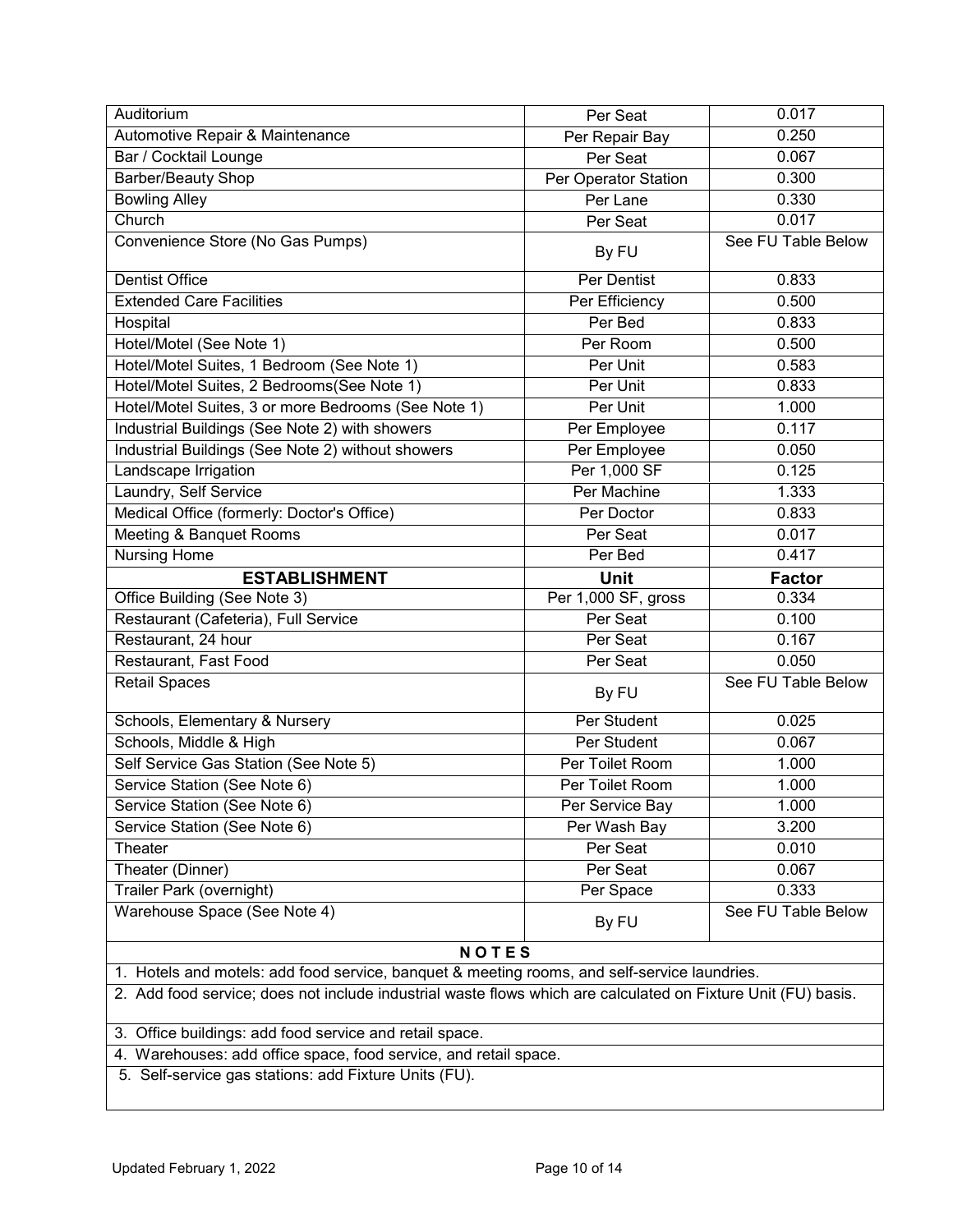6. Service (gasoline) Stations: add the total of ERU factors for all service bays, wash bays (not recycled) and toilet rooms. Automatically recycled vehicle washing systems require a professional engineer's signed and sealed estimate of capacity usage.

7. See Fixture Unit (FU) calculations on FU Table below.

8. Ocoee requires a minimum of 1.000 ERU per each separate commercial establishment.

9. Multi-family projects based upon units only; no additional capital charges for laundries, pool, or management offices.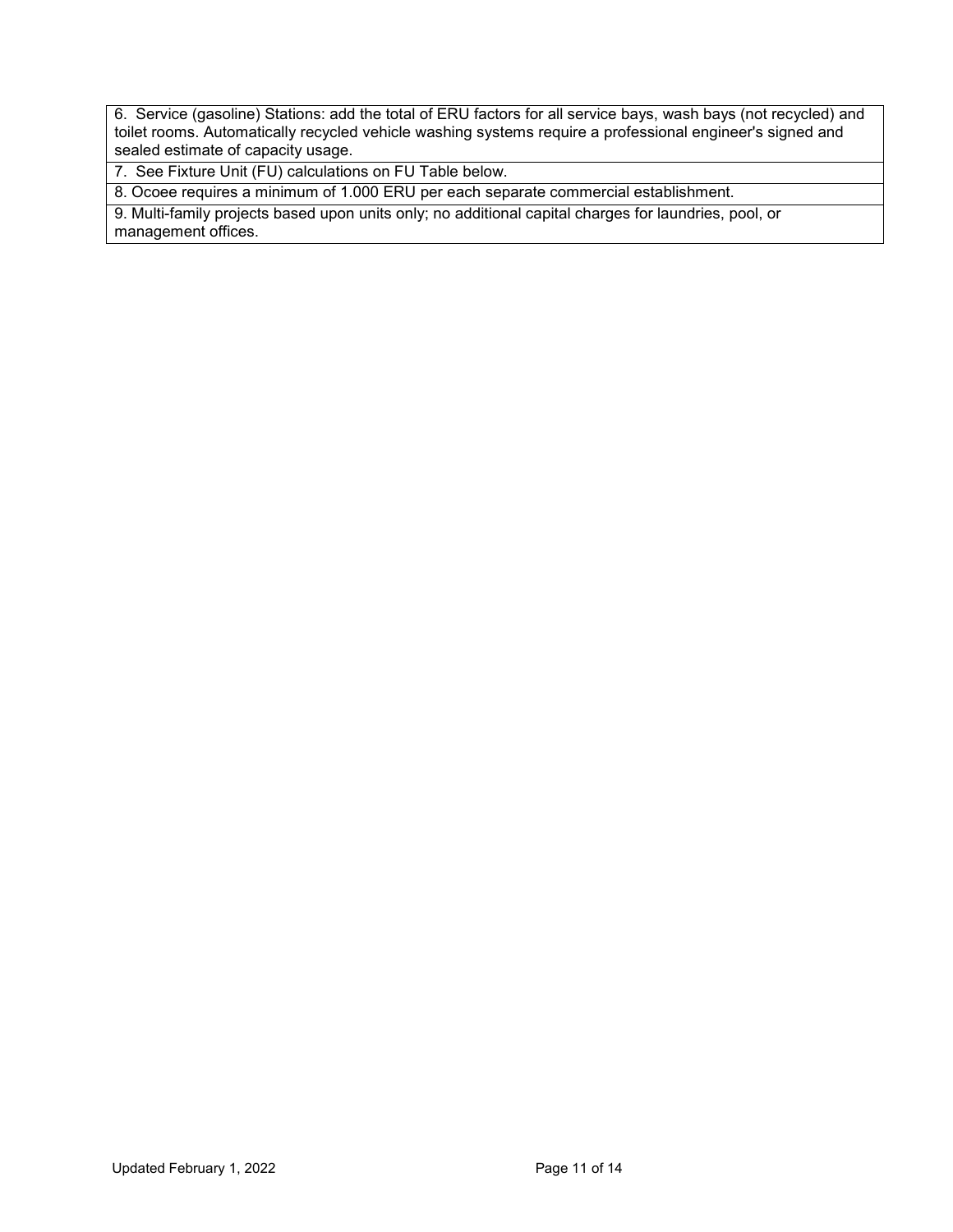| <b>Capacity Demand Based Upon Fixture Units (FU)</b>                                                                               |                            |           |                             |
|------------------------------------------------------------------------------------------------------------------------------------|----------------------------|-----------|-----------------------------|
| <b>Type of Fixture</b>                                                                                                             |                            | <b>FU</b> | <b>ERU</b><br><b>Factor</b> |
| <b>NON-RESIDENTIAL PROJECTS</b>                                                                                                    |                            |           |                             |
| Drains, condensate                                                                                                                 |                            | 1.0       | 0.083                       |
| Drains, floor & fixtures not listed:                                                                                               | 1-1/4-inch trap            | 1.0       | 0.083                       |
| Drains, floor & fixtures not listed:                                                                                               | 1 $\frac{1}{2}$ -inch trap | 2.0       | 0.167                       |
| Drains, floor & fixtures not listed:                                                                                               | 2-inch trap                | 3.0       | 0.250                       |
| Drains, floor & fixtures not listed                                                                                                | 2 $\frac{1}{2}$ -inch trap | 4.0       | 0.333                       |
| Drains, floor & fixtures not listed:                                                                                               | 3-inch trap                | 5.0       | 0.417                       |
| Drains, floor & fixtures not listed:                                                                                               | 4-inch trap                | 6.0       | 0.500                       |
| Drinking Fountain                                                                                                                  |                            | 0.5       | 0.042                       |
| Laundry Tray                                                                                                                       |                            | 2.0       | 0.167                       |
| Lavatory, large drain (greater than 1-1/4-inch trap)                                                                               |                            | 2.0       | 0.167                       |
| Lavatory, small drain (1-1/4-inch trap)                                                                                            |                            | 1.0       | 0.083                       |
| Showers (per head)                                                                                                                 |                            | 3.0       | 0.250                       |
| Sink, combination (food service)                                                                                                   |                            | 3.0       | 0.250                       |
| Sink, combination (garbage grinder)                                                                                                |                            | 4.0       | 0.333                       |
| Sink, compartmented (2)                                                                                                            |                            | 3.0       | 0.250                       |
| Sink, compartmented (3)                                                                                                            |                            | 4.0       | 0.333                       |
| Sink, flushing rim                                                                                                                 |                            | 8.0       | 0.667                       |
| Sink, service (mop/janitor)                                                                                                        |                            | 3.0       | 0.250                       |
| Sink, service ("p" trap) (Hand)                                                                                                    |                            | 2.0       | 0.167                       |
| Sink, (pot, scullery, etc.)                                                                                                        |                            | 4.0       | 0.333                       |
| Urinal                                                                                                                             |                            | 4.0       | 0.333                       |
| Washing Machine (Non coin laundry) by drain size above                                                                             |                            | Varies    | Varies                      |
| Water Closet, public                                                                                                               |                            | 6.0       | 0.500                       |
|                                                                                                                                    |                            |           |                             |
| <b>RESIDENTIAL PROJECTS</b> (requiring larger than 5/8" meter)                                                                     |                            |           |                             |
| <b>Bathroom Group</b>                                                                                                              |                            | 6.0       | 0.500                       |
| (water closet, lavatory, bathtub/shower)                                                                                           |                            |           |                             |
| Bath, Half                                                                                                                         |                            | 4.0       | 0.333                       |
| Dishwasher                                                                                                                         |                            | 2.0       | 0.167                       |
| Drains (by drain size above)                                                                                                       |                            | Varies    | Varies                      |
| Lavatory                                                                                                                           |                            | 4.0       | 0.333                       |
| <b>Shower Stall</b>                                                                                                                |                            | 3.0       | 0.250                       |
| Sink, kitchen                                                                                                                      |                            | 2.0       | 0.167                       |
| Sink, kitchen (garbage grinder/dishwasher)                                                                                         |                            | 3.0       | 0.250                       |
| Sink, laundry                                                                                                                      |                            | 2.0       | 0.167                       |
| Washer, clothes (by drain size, above)                                                                                             |                            | Varies    | Varies                      |
|                                                                                                                                    | <b>NOTES</b>               |           |                             |
| 1. Continuous and semi-continuous flows (pumps, air conditioning systems, etc.) are 2.0 FU per gallon per<br>minute (gpm) of flow. |                            |           |                             |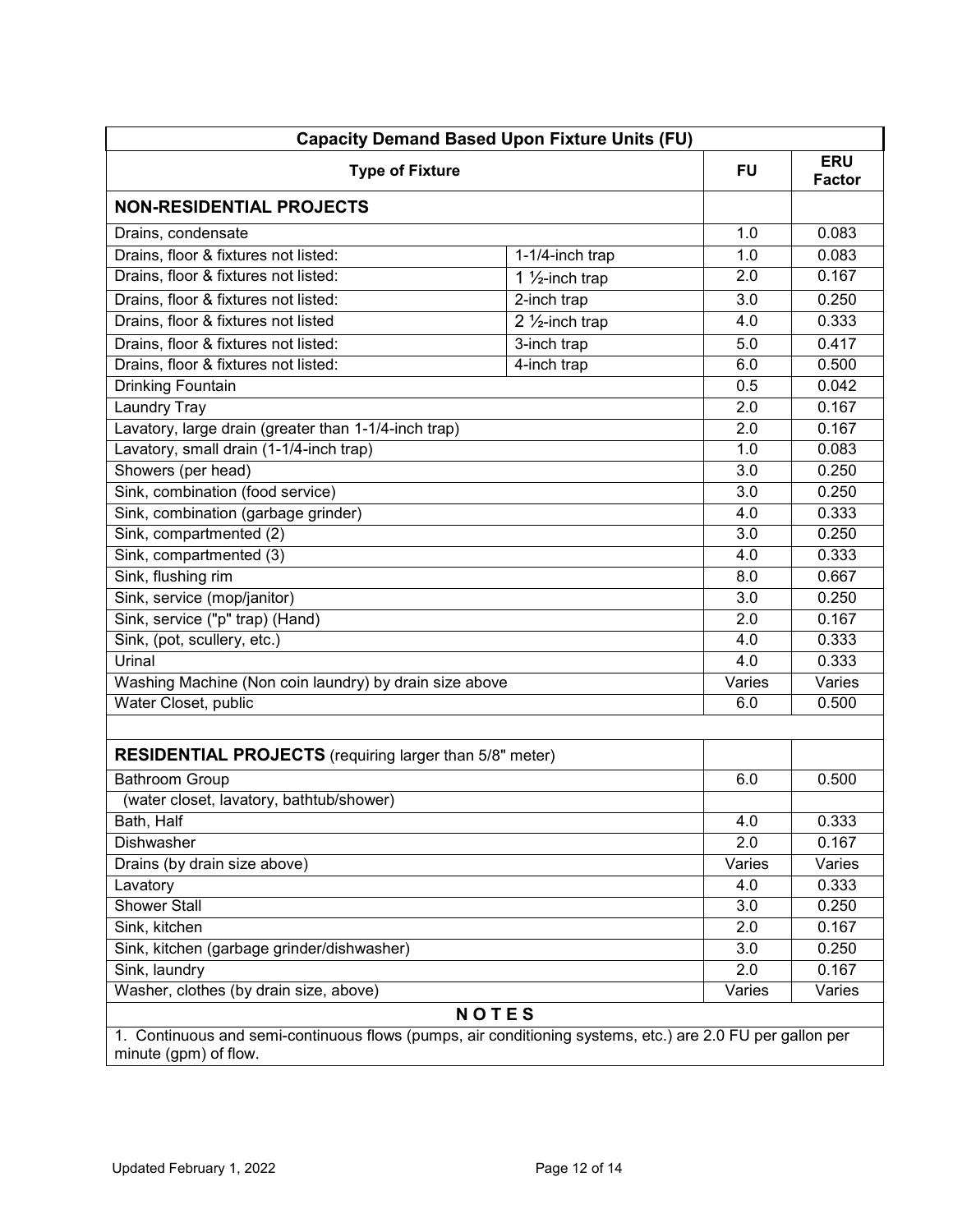## Section 173-3. Water and Sewers Account Deposit.

| <b>Residential</b><br>(1) |                      |                      |  |  |
|---------------------------|----------------------|----------------------|--|--|
| <b>Meter Type</b>         | <b>Water Deposit</b> | <b>Sewer Deposit</b> |  |  |
| $\frac{3}{4}$ -inch       |                      |                      |  |  |
| Owner of residence        | \$60.00              | 60.00<br>\$          |  |  |
| Renter of residence       | 80.00<br>\$.         | 80.00<br>S           |  |  |
| 1-inch                    | \$140.00             | \$140.00             |  |  |

| Non-Residential<br>(2) |                              |                      |
|------------------------|------------------------------|----------------------|
| <b>Meter Type</b>      | <b>Water Deposit</b>         | <b>Sewer Deposit</b> |
| $\frac{3}{4}$ -inch    | \$120.00                     | \$120.00             |
| 1-inch                 | \$300.00                     | \$300.00             |
| $1\frac{1}{2}$ -inch   | \$450.00                     | \$450.00             |
| $2$ -inch              | \$520.00                     | \$520.00             |
| 3-inch and larger      | To be determined by Director |                      |

## 173-4. (1)(a) Water charges and billing.

Base facility charge (zero consumption), effective for all bills issued on or after October 1, 2003, without regard to the date of the meter reading:

| <b>Meter Type</b>    | Charge       |
|----------------------|--------------|
| $\frac{3}{4}$ -inch  | \$<br>7.64   |
| 1-inch               | \$<br>19.10  |
| $1\frac{1}{2}$ -inch | \$<br>38.20  |
| 2-inch               | \$<br>61.12  |
| 3-inch               | \$<br>122.24 |
| 4-inch               | \$<br>191.00 |
| 6-inch               | \$<br>382.00 |
| 8-inch               | \$<br>611.00 |
| 10-inch              | \$<br>878.60 |
| 12-inch              | \$1,642.60   |